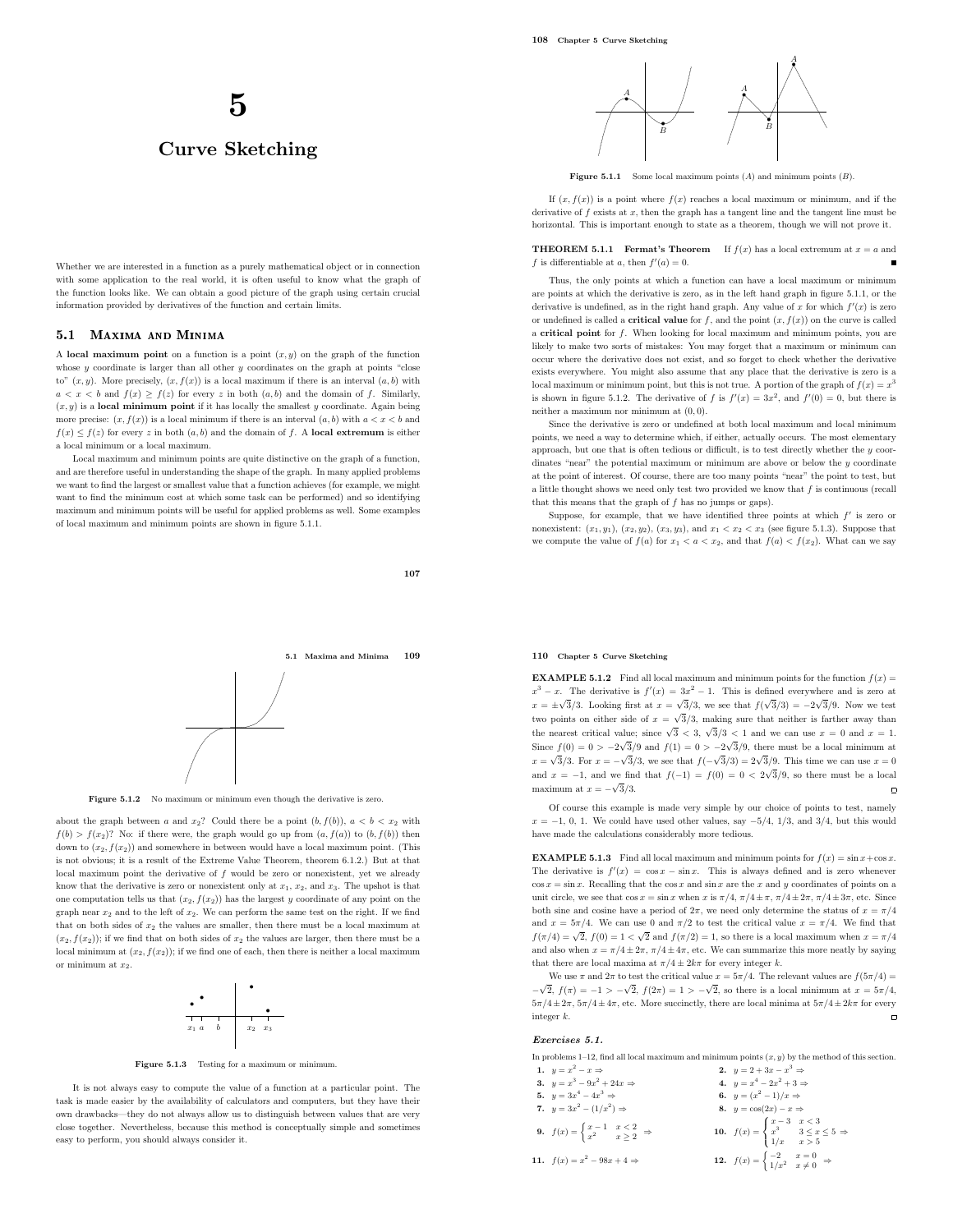#### 5.2 The first derivative test 111

- 13. For any real number x there is a unique integer n such that  $n \leq x < n+1$ , and the greatest integer function is defined as  $\lfloor x \rfloor = n$ . Where are the critical values of the greatest integer function? Which are local maxima and which are local minima?
- 14. Explain why the function  $f(x) = 1/x$  has no local maxima or minima.
- **15.** How many critical points can a quadratic polynomial function have? ⇒
- 16. Show that a cubic polynomial can have at most two critical points. Give examples to show that a cubic polynomial can have zero, one, or two critical points.
- 17. We generalize the preceding two questions. Let  $n$  be a positive integer and let  $f$  be a polynomial of degree n. How many critical points can  $f$  have? (Hint: Recall the **Fundamental Theorem of Algebra**, which says that a polynomial of degree n has at most n roots.)
- **18.** Explore the family of functions  $f(x) = x^3 + cx + 1$  where c is a constant. How many and what types of local extremes are there? Your answer should depend on the value of c, that is, different values of c will give different answers.

## 5.2 THE FIRST DERIVATIVE TEST

The method of the previous section for deciding whether there is a local maximum or minimum at a critical value is not always convenient. We can instead use information about the derivative  $f'(x)$  to decide; since we have already had to compute the derivative to find the critical values, there is often relatively little extra work involved in this method.

How can the derivative tell us whether there is a maximum, minimum, or neither at a point? Suppose that  $f'(a) = 0$ . If there is a local maximum when  $x = a$ , the function must be lower near  $x = a$  than it is right at  $x = a$ . If the derivative exists near  $x = a$ , this means  $f'(x) > 0$  when x is near a and  $x < a$ , because the function must "slope up" just to the left of a. Similarly,  $f'(x) < 0$  when x is near a and  $x > a$ , because f slopes down from the local maximum as we move to the right. Using the same reasoning, if there is a local minimum at  $x = a$ , the derivative of f must be negative just to the left of a and positive just to the right. If the derivative exists near  $a$  but does not change from positive to negative or negative to positive, that is, it is positive on both sides or negative on both sides, then there is neither a maximum nor minimum when  $x = a$ . See the first graph in figure 5.1.1 and the graph in figure 5.1.2 for examples.

**EXAMPLE 5.2.1** Find all local maximum and minimum points for  $f(x) = \sin x + \cos x$ using the first derivative test. The derivative is  $f'(x) = \cos x - \sin x$  and from example 5.1.3 the critical values we need to consider are  $\pi/4$  and  $5\pi/4$ .

The graphs of sin x and  $\cos x$  are shown in figure 5.2.1. Just to the left of  $\pi/4$  the cosine is larger than the sine, so  $f'(x)$  is positive; just to the right the cosine is smaller than the sine, so  $f'(x)$  is negative. This means there is a local maximum at  $\pi/4$ . Just to the left of  $5\pi/4$  the cosine is smaller than the sine, and to the right the cosine is larger

5.3 The second derivative test 113

 $\blacksquare$ 

## 5.3 THE SECOND DERIVATIVE TEST

The basis of the first derivative test is that if the derivative changes from positive to negative at a point at which the derivative is zero then there is a local maximum at the point, and similarly for a local minimum. If  $f'$  changes from positive to negative it is decreasing; this means that the derivative of  $f'$ ,  $f''$ , might be negative, and if in fact  $f''$ is negative then  $f'$  is definitely decreasing, so there is a local maximum at the point in question. Note well that  $f'$  might change from positive to negative while  $f''$  is zero, in which case  $f''$  gives us no information about the critical value. Similarly, if  $f'$  changes from negative to positive there is a local minimum at the point, and  $f'$  is increasing. If  $f'' > 0$  at the point, this tells us that  $f'$  is increasing, and so there is a local minimum.

**EXAMPLE 5.3.1** Consider again  $f(x) = \sin x + \cos x$ , with  $f'(x) = \cos x - \sin x$  and  $f''(x) = -\sin x - \cos x$ . Since  $f''(\pi/4) = -\sqrt{2}/2 - \sqrt{2}/2 = -\sqrt{2} < 0$ , we know there is a local maximum at  $\pi/4$ . Since  $f''(5\pi/4) = -\sqrt{2}/2 - \sqrt{2}/2 = \sqrt{2} > 0$ , there is a local minimum at  $5\pi/4$ .

When it works, the second derivative test is often the easiest way to identify local maximum and minimum points. Sometimes the test fails, and sometimes the second derivative is quite difficult to evaluate; in such cases we must fall back on one of the previous tests.

**EXAMPLE 5.3.2** Let  $f(x) = x^4$ . The derivatives are  $f'(x) = 4x^3$  and  $f''(x) = 12x^2$ . Zero is the only critical value, but  $f''(0) = 0$ , so the second derivative test tells us nothing. However,  $f(x)$  is positive everywhere except at zero, so clearly  $f(x)$  has a local minimum at zero. On the other hand,  $f(x) = -x^4$  also has zero as its only critical value, and the second derivative is again zero, but  $-x^4$  has a local maximum at zero. Finally, if  $f(x) = x^3$ ,  $f'(x) = 3x^2$  and  $f''(x) = 6x$ . Again, zero is the only critical value and  $f''(0) = 0$ , but  $x^3$ has neither a maximum nor a minimum at 0.

## Exercises 5.3.

Find all local maximum and minimum points by the second derivative test, when possible.

1.  $y = x^2$  $-x \Rightarrow$  2.  $y = 2 + 3x - x^3 \Rightarrow$ 3.  $y = x^3 - 9x$  $x^2 + 24x \Rightarrow$  4.  $y = x^4 - 2x^2 + 3 \Rightarrow$ 5.  $y = 3x^4 - 4x^3$ ⇒ 6.  $y = (x^2 - 1)/x$  ⇒ 7.  $y = 3x^2 - (1/x^2)$ 8.  $y = cos(2x) - x \Rightarrow$ 9.  $y = 4x + \sqrt{ }$  $\overline{1-x} \Rightarrow$  10.  $y = (x+1)/\sqrt{5x^2+35} \Rightarrow$ 11.  $y = x^5$ 12.  $y = 6x + \sin 3x \Rightarrow$ 13.  $y = x + 1/x \Rightarrow$ 14.  $y = x^2 + 1/x \Rightarrow$ 

## 112 Chapter 5 Curve Sketching

than the sine. This means that the derivative  $f'(x)$  is negative to the left and positive to the right, so f has a local minimum at  $5\pi/4$ .

An alternate approach is to compute  $f'$  at specific points. Choosing 0 and  $\pi/2$  for  $\pi/4$ , we find  $f'(0) = \cos(0) - \sin(0) = 1$ , and  $f'(\pi/2) = \cos(\pi/2) - \sin(\pi/2) = -1$ , so there is a local maximum at  $\pi/4$ . For  $5\pi/4$ , we choose  $\pi$  and  $3\pi/2$ . We see that  $f'(\pi) = \cos(\pi) - \sin(\pi) = -1$ , and  $f'(3\pi/2) = \cos(3\pi/2) - \sin(3\pi/2) = 1$ , so there is a local minimum at  $3\pi/2$ .

 $\overline{a}$ 



Figure 5.2.1 The sine and cosine.

#### Exercises 5.2.

In 1–13, find all critical points and identify them as local maximum points, local minimum points, or neither.

- 1.  $y = x^2$  $-x \Rightarrow$  2.  $y = 2 + 3x - x^3$  $+3x-x \Rightarrow$ <br> $^4-2x^2+3 \Rightarrow$ 3.  $y = x^3 - 9x^2 + 24x \Rightarrow$  4.  $y = x$ 5.  $y = 3x^4 - 4x^3$  $\Rightarrow$  6.  $y = (x^2 - 1)/x \Rightarrow$ 7.  $y = 3x^2 - (1/x^2)$ 8.  $y = cos(2x) - x \Rightarrow$ 9.  $f(x) = (5 - x)/(x + 2) \Rightarrow$ <sup>2</sup> − 121 $|$  ⇒ 11.  $f(x) = x^3$  $/(x+1) \Rightarrow$  12.  $f(x) = \begin{cases} x^2 \sin(1/x) & x \neq 0 \\ 0 & x = 0 \end{cases}$
- 13.  $f(x) = \sin^2 x \Rightarrow$
- 14. Find the maxima and minima of  $f(x) = \sec x. \Rightarrow$
- **15.** Let  $f(\theta) = \cos^2(\theta) 2\sin(\theta)$ . Find the intervals where f is increasing and the intervals where f is decreasing in  $[0, 2\pi]$ . Use this information to classify the critical points of f as either local maximums, local minimums, or neither.  $\Rightarrow$
- **16.** Let  $r > 0$ . Find the local maxima and minima of the function  $f(x) = \sqrt{r^2 x^2}$  on its domain  $[-r, r]$ .
- 17. Let  $f(x) = ax^2 + bx + c$  with  $a \neq 0$ . Show that f has exactly one critical point. Give conditions on  $a$  and  $b$  which guarantee that the critical point will be a maximum. It is possible to see this without using calculus at all; explain.

#### 114 Chapter 5 Curve Sketching

| 15. $y = (x+5)^{1/4} \Rightarrow$         | 16. $y = \tan^2 x \Rightarrow$ |
|-------------------------------------------|--------------------------------|
| 17. $y = \cos^2 x - \sin^2 x \Rightarrow$ | 18. $y = \sin^3 x \Rightarrow$ |

## 5.4 CONCAVITY AND INFLECTION POINTS

We know that the sign of the derivative tells us whether a function is increasing or decreasing; for example, when  $f'(x) > 0$ ,  $f(x)$  is increasing. The sign of the second derivative  $f''(x)$  tells us whether  $f'$  is increasing or decreasing; we have seen that if  $f'$  is zero and increasing at a point then there is a local minimum at the point, and if  $f'$  is zero and decreasing at a point then there is a local maximum at the point. Thus, we extracted information about  $f$  from information about  $f''$ .

We can get information from the sign of  $f''$  even when  $f'$  is not zero. Suppose that  $f''(a) > 0$ . This means that near  $x = a$ ,  $f'$  is increasing. If  $f'(a) > 0$ , this means that f slopes up and is getting steeper; if  $f'(a) < 0$ , this means that f slopes down and is getting less steep. The two situations are shown in figure 5.4.1. A curve that is shaped like this is called concave up.



Figure 5.4.1  $f''(a) > 0$ :  $f'(a)$  positive and increasing,  $f'(a)$  negative and increasing.

Now suppose that  $f''(a) < 0$ . This means that near  $x = a, f'$  is decreasing. If  $f'(a) > 0$ , this means that f slopes up and is getting less steep; if  $f'(a) < 0$ , this means that f slopes down and is getting steeper. The two situations are shown in figure 5.4.2. A curve that is shaped like this is called concave down.



Figure 5.4.2  $f''(a) < 0$ :  $f'(a)$  positive and decreasing,  $f'(a)$  negative and decreasing.

If we are trying to understand the shape of the graph of a function, knowing where it is concave up and concave down helps us to get a more accurate picture. Of particular interest are points at which the concavity changes from up to down or down to up; such